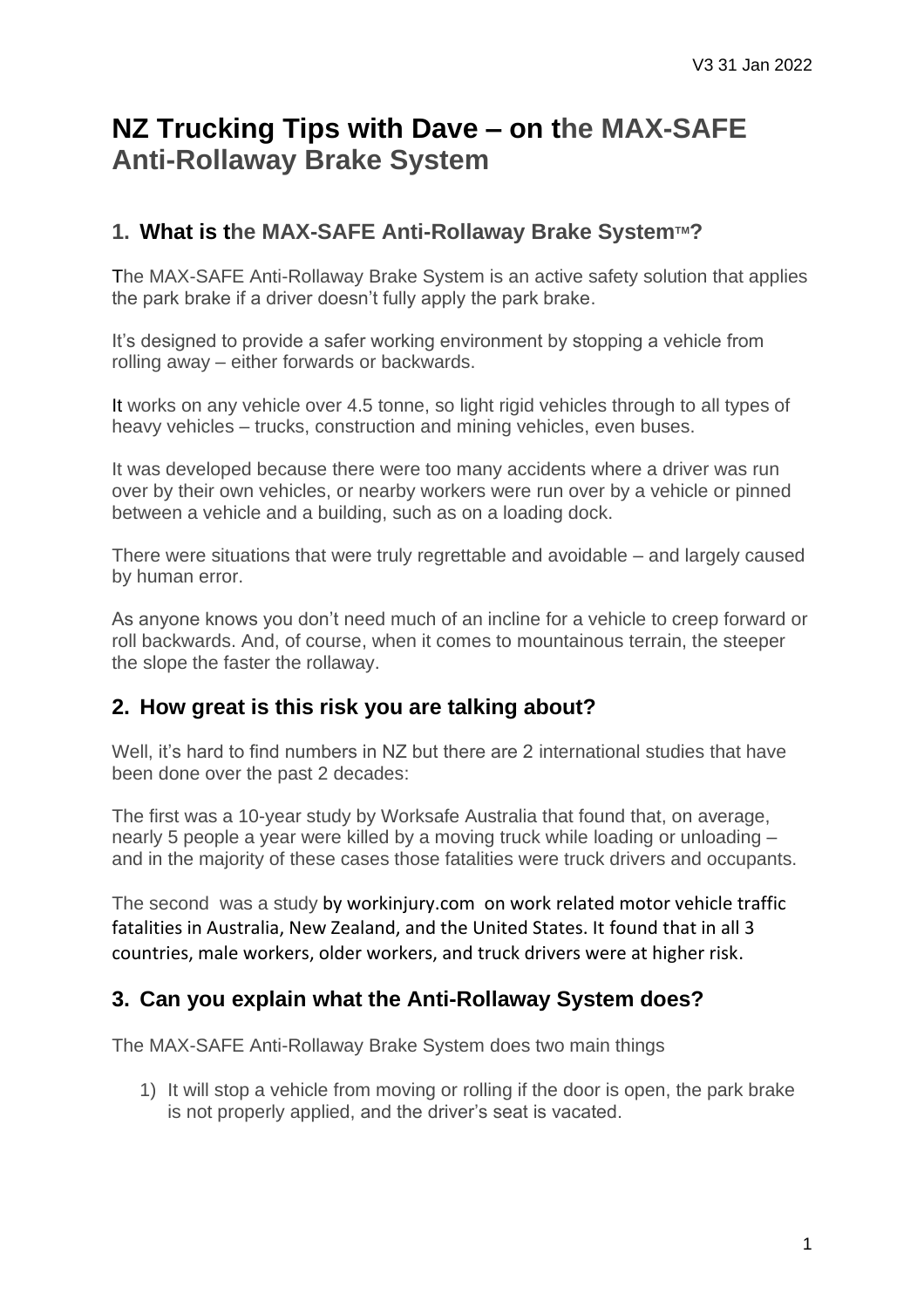So, if the driver leaves the cabin without fully applying the parking brake, the MAX-SAFE Anti-Rollaway Brake System activates immediately to prevent the vehicle from rolling away – creating a safe environment.

2) It warns of any potential danger to the driver – or any people in the vicinity of the vehicle – through an optional audible alarm and flashing lights.

The system is not designed to replace a traditional park brake – that is still the responsibility of the driver. However, the MAX-SAFE Anti-Rollaway Brake System provides insurance against driver oversight.

Other good news is that it is available for both pneumatic and mechanical park brake type vehicles,

#### **4. So that's a lot of vehicle smarts coming together in one solution?**

It sure is. It relies on a state-of-the-art microprocessor to continuously monitor multiple inputs to determine the possibility of the vehicle rolling away.

This includes sensors that monitor the door, park brake, seat and other vehicle data.

It actually has two stages of warning and activation.

- 1) If the door is open and the park brake not on and the driver still in their seat, the Max-Safe Anti-Rollaway Brake System will sound a warning
- 2) If the park brake is not on and the driver exits the vehicle, the Max-Safe Anti-Rollaway Brake System activates immediately. The system also sounds an external tone with a solid ongoing alarm, turning the LED active on and continuously sounding the internal buzzer.

The unit also has a CAN Bus interface built in, allowing the system to collect relevant information from the vehicles CAN or OBD diagnostic system to help with detecting an unsafe situation.

### **5. I understand it's a solution from an Australian company and you are the NZ distributor, right? How did that come about?**

That's right. The solution is developed by an Australian company called SGESCO-MAX that I had the opportunity to work for, about 10 years ago, when I spent some time living and working in Brisbane.

It was developed in the early 2000s – an Australian first actually - and today is used by thousands of garbage trucks across Australia, and also by emergency service vehicles like the Queensland Rural Fire Brigade.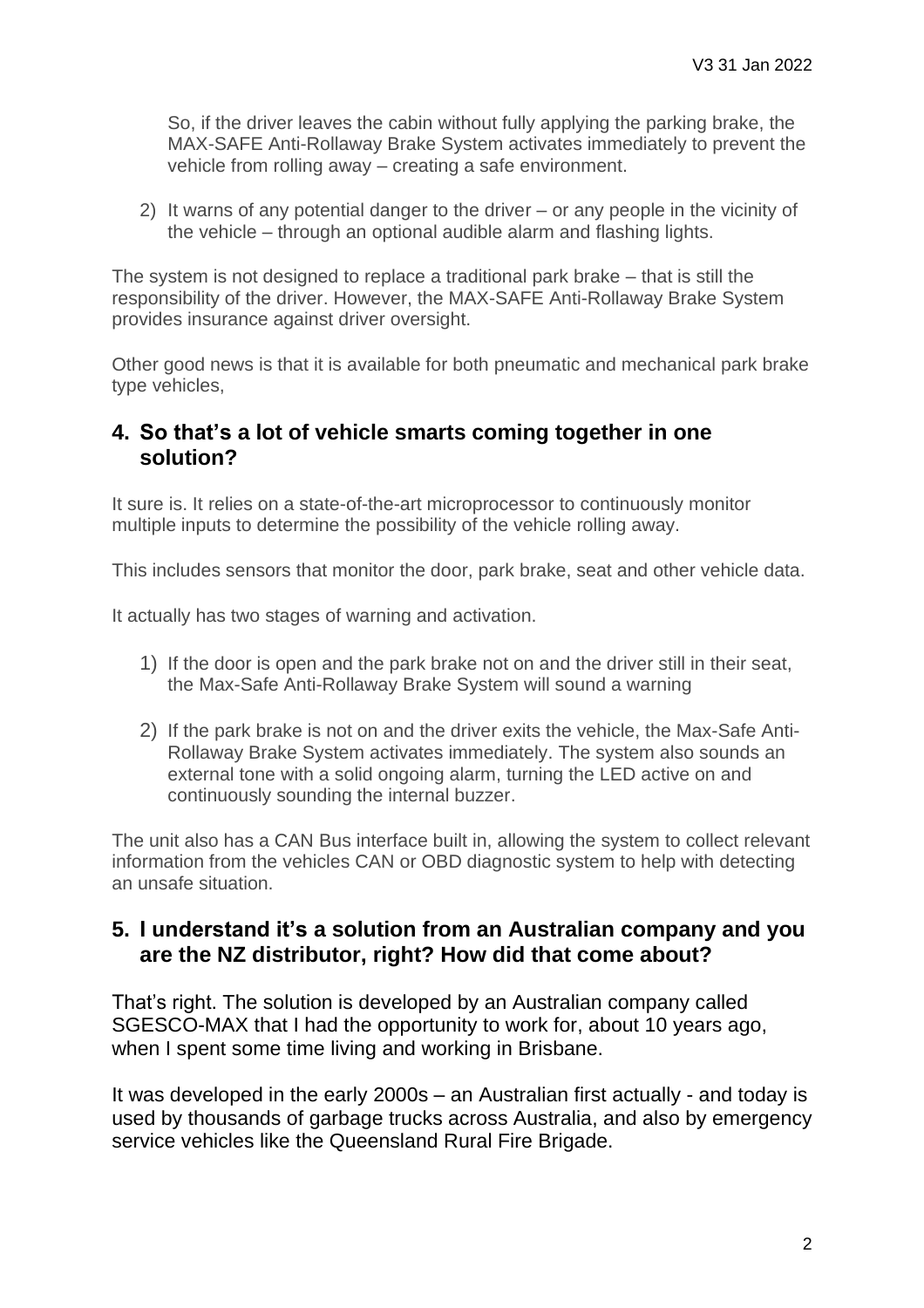It's a solution that has universal appeal as its suitable for any type of heavy vehicle in any industry.

In New Zealand, the company is known by its product brand name MAX-SAFE Maximum Security.

They are an Australian leader when it comes to heavy vehicle safety.

They also offer solutions for blind spot monitoring of all sides and corners of a vehicle, as well as solutions for speed limiting, occupant safety and driver behaviour. These MAX-SAFE products can be added individually to new vehicles in the build stage or retrofitted, and they all come together in what's called the MAX-SAFE Safety Eco-System for greater vehicle safety.

That's the future for companies serious about heavy vehicle safety as the MAX-SAFE Safety Eco-System can be integrated with Fleet Management software like MiX Telematics.

The MAX-SAFE solutions make heavy vehicles - and drivers - significantly safer, through intelligent and active solutions that prevent accidents, protect property and develop better drivers.

And now – fleet managers can take advantage of the most extensive safety metrics and levers available – in one holistic safety eco-system.

### **6. Right, we'll dive into that another time, sticking with the Anti-Rollaway Solution, who's using it here in New Zealand?**

- Connetics, the Utilities company, has started installing it on what they call their high-risk vehicles with the aim to have it installed on about 80- 90 vehicles over the next few years.
- And the cement giants, Allied Concrete and Firth Concrete. Allied has been using it for about a year now and Firth concrete has just taken the solution on board for all new vehicles and a fleet roll out. The final details are yet to be confirmed but it's a huge commitment from some big players.

Interestingly, Connetics told us that when they work on a Fulton Hogan site, it's a requirement that all vehicles have a Park Brake Alarm and with the MAX-SAFE solution they tick that box.

## **7. What industries use this solution, is it suitable for?**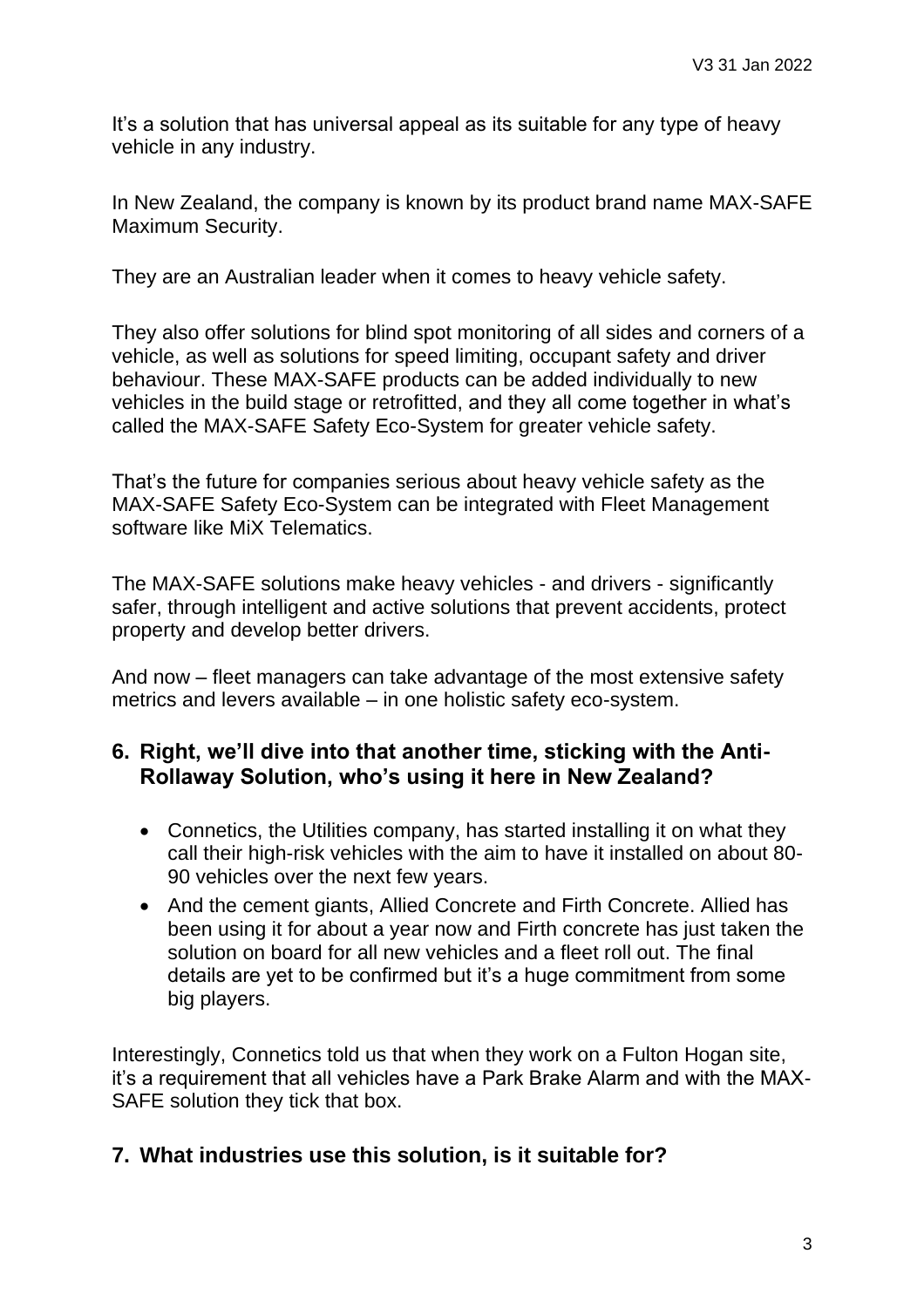This solution has been designed to make heavy vehicles safer – so that cuts across every industry – however, particularly those working in transport, public utilities, forestry, road and building construction, council vehicles that do tree lopping and the like, waste management companies, mining and agriculture. Those working at our ports. The list goes on.

#### **1. What benefits will a customer experience?**

There are numerous benefits for truck drivers and fleet managers.

First and foremost, it keeps people safe – that's drivers and other people around a working vehicle by overcoming human error when someone forgets to apply the park brake or doesn't apply the park brake properly.

So, it's an active, automatic system. From a driver's point of view there is no human intervention. The only human intervention is when they release it when they take off again.

There was a situation here in NZ, in Southland, back in 2015 when a grader driver stepped out of his cab to vomit – it happens - then he stepped on his vomit, slipped and was run over by his own vehicle. A tragedy that would have been avoided had the vehicle been fitted with the MAX-SAFE Anti-Rollaway Brake System.

But one of the best things about this solution, is it prevents runaway vehicles including ones on steep hills. There are many industries that would benefit from such a solution such as forestry.

The Solution just doesn't protect people it protects property – so reduces insurance claims.

And equally important, it protects the vehicle, so the vehicle continues to be a working vehicle.

So, it's a one-off price to give you significant safety and savings over the life of a vehicle.

For Fleet Managers it does give them peace of mind, knowing people are safer, particularly in remote locations, because you are reducing a major risk element.

The other side-benefit, is that with the inbuilt park brake alarm – it meets site safety requirements that many large companies are requiring for their sub-contractors.

## **2. How is the solution fitted?**

The solution can be fitted as part of a new build or retro-fitted on any vehicle over 4.5 tonnes – from tippers to trucks to semi-trailers, to graders and even buses.